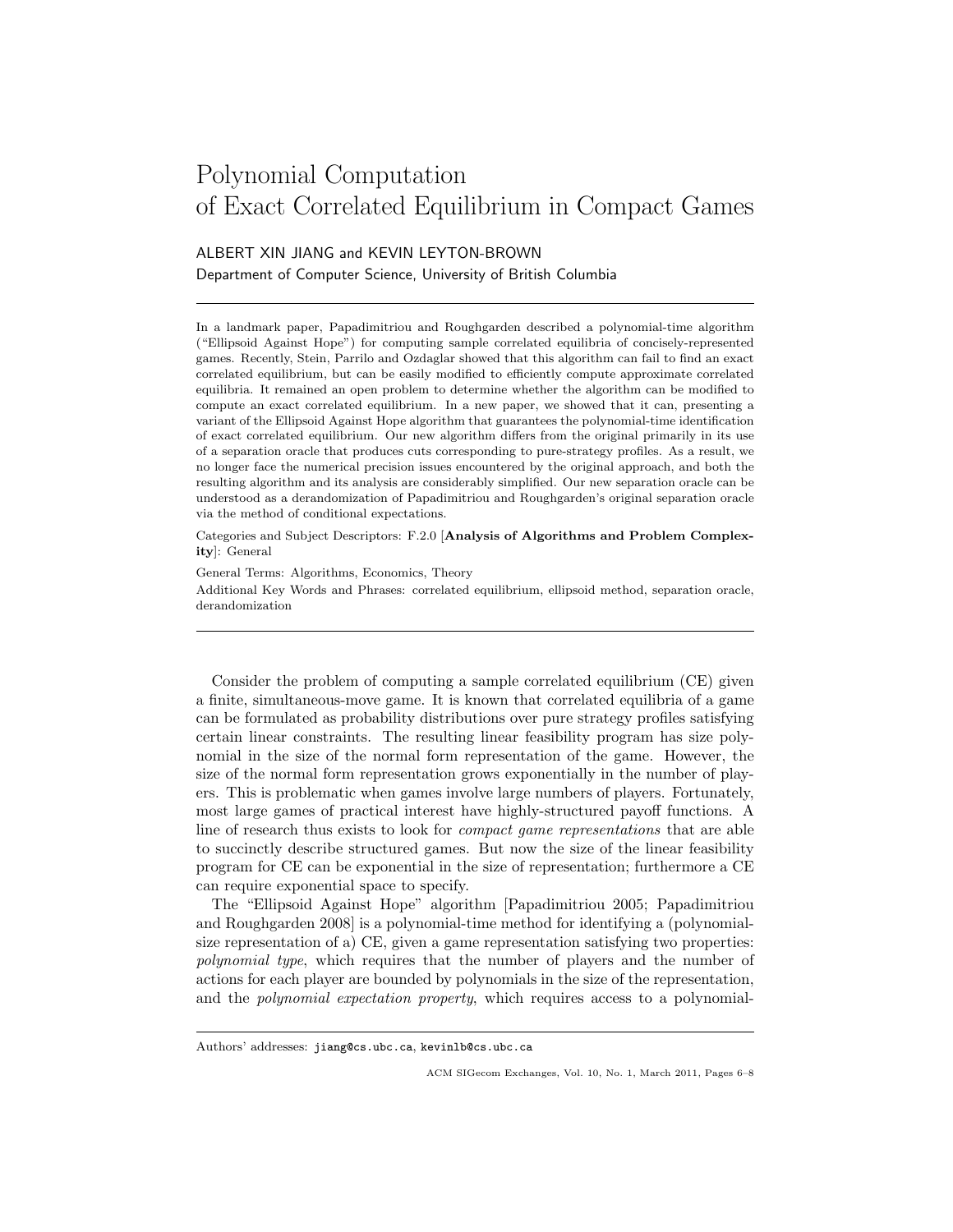## 7 **· A.X. Jiang and K. Leyton-Brown**

time algorithm that computes the expected utility of any player under any product distribution. Many existing compact game representations (including graphical games, symmetric games, congestion games, polymatrix games and action-graph games) satisfy these properties.

At a high level, the Ellipsoid Against Hope algorithm works by solving an infeasible dual LP using the ellipsoid method (exploiting the existence of a separation oracle), and arguing that the LP formed by the generated cutting planes must also be infeasible. Solving the dual of this latter LP (which has polynomial size) yields a CE, which is represented as a mixture of the product distributions generated by the separation oracle.

In a recent paper, Stein et al. [2010] raised two interrelated concerns about the Ellipsoid Against Hope algorithm. First, they identified a symmetric 3-player, 2 action game with rational utilities on which the algorithm can fail to compute an exact CE. Second, they also showed that the original analysis in [Papadimitriou and Roughgarden 2008] incorrectly handles certain numerical precision issues, which we now briefly describe. Recall that a run of the ellipsoid method requires as inputs an initial bounding ball with radius  $R$  and a volume bound  $v$  such that the algorithm stops when the ellipsoid's volume is smaller than  $v$ . To correctly certify the (in)feasibility of an LP using the ellipsoid method,  $R$  and  $v$  need to be set to appropriate values, which depend on the maximum encoding size of a constraint in the LP. However (as pointed out by Papadimitriou and Roughgarden [2008]), each cut returned by the separation oracle is a convex combination of the constraints of the original dual LP and thus may require more bits to represent than any of the constraints; as a result, the infeasibility of the LP formed by these cuts is not guaranteed. Papadimitriou and Roughgarden [2008] proposed a method to overcome this difficulty, but Stein et al. [2010] showed that this method is insufficient for finding an exact CE. For the related problem of finding an approximate correlated equilibrium ( $\epsilon$ -CE), Stein et al. [2010] gave a slightly modified version of the Ellipsoid Against Hope algorithm that runs in time polynomial in  $\log \frac{1}{\epsilon}$  and the game representation size. For problems that can have necessarily irrational solutions, it is standard to consider such approximations as efficient; however, there always exists a rational CE in a game with rational utilities, since CE are defined by linear constraints. It remained an open problem to determine whether the Ellipsoid Against Hope algorithm can be modified to compute an exact, rational correlated equilibrium. We refer interested readers to [Papadimitriou and Roughgarden 2010] for recent discussions of these issues. We note also that Stein et al. have recently withdrawn their paper from arXiv. It is our impression that their results are nevertheless still believed to be correct.

In a new paper [Jiang and Leyton-Brown 2010], we used an alternate approachcompletely sidestepping the issues just discussed—to derive a polynomial-time algorithm for computing an exact (and rational) correlated equilibrium given a game representation that has polynomial type and satisfies the polynomial expectation property. Our approach is based on the observation that if we use a separation oracle (for the same dual LP formulation as in [Papadimitriou and Roughgarden 2008]) that generates cuts corresponding to pure-strategy profiles (instead of Papadimitriou and Roughgarden [2008]'s separation oracle that generates nontrivial

ACM SIGecom Exchanges, Vol. 10, No. 1, March 2011, Pages 6–8